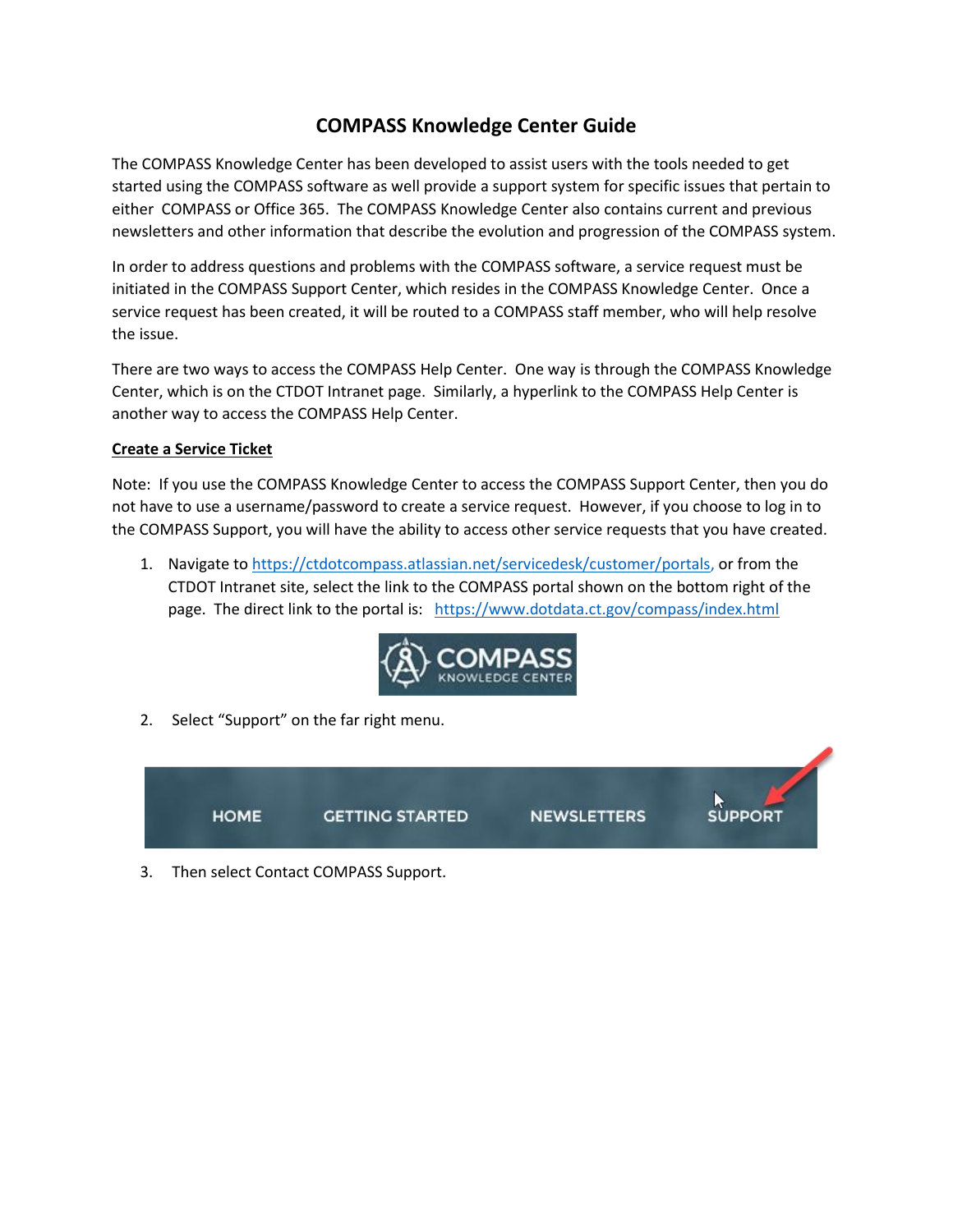

4. On the next screen, select the issue from the list of COMPASS Help categories. Note: There is the option to submit an enhancement or suggestion for COMPASS. Enhancements or suggestions will be collectively viewed and later discussed and prioritized for future changes to the software.

| What can we help you with?                                                                                                         |
|------------------------------------------------------------------------------------------------------------------------------------|
| Log-in (CTDOT user)                                                                                                                |
| Log-in (non-CTDOT user)                                                                                                            |
| <b>Submittal/Tranmittal Tool</b>                                                                                                   |
| <b>General COMPASS/Office 365 issue</b>                                                                                            |
| <b>BlueBeam</b>                                                                                                                    |
| <b>Microsoft Project</b>                                                                                                           |
| <b>Other Issues With Compass And Office 365</b><br>If your experiencing other issues with Compass or Office 365, let us know here. |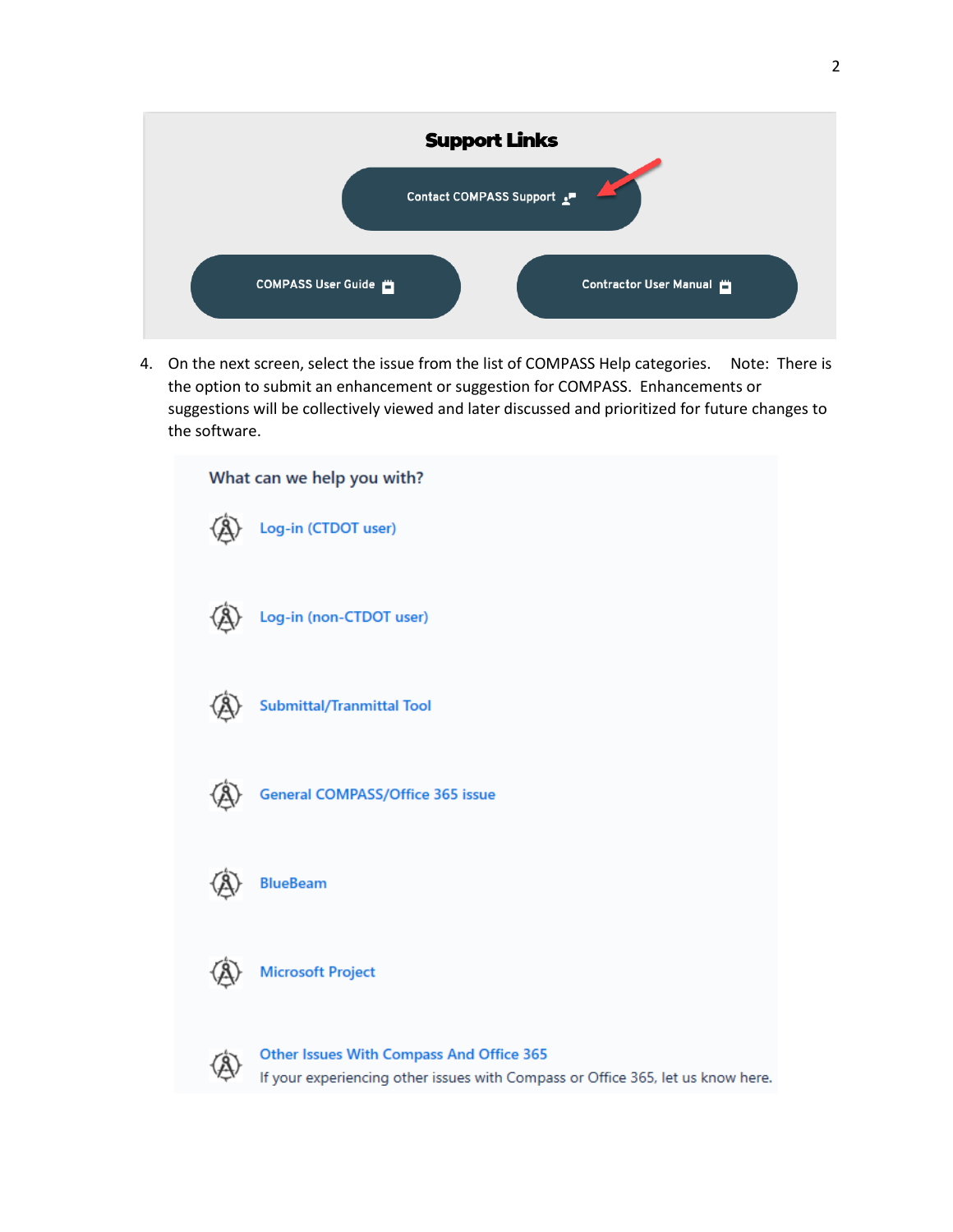5. On the next screen, type in a short summary of the COMPASS/Office 365 problem, as well as your CTDOT email address. When finished, click on "Send."



Welcome! You can raise a Compass Support request here. As well as an Office 365 issue. Please click the link under What Can We Help You With?

What can we help you with?

| <b>General COMPASS/Office 365 issue</b> |                                                                                  |  |  |
|-----------------------------------------|----------------------------------------------------------------------------------|--|--|
|                                         | 1. Type in a short                                                               |  |  |
|                                         | summary of the issue                                                             |  |  |
| Summary*                                |                                                                                  |  |  |
| Email confirmation to*                  | 2. Type in your email with the<br>following format:<br>firstname.lastname@ct.gov |  |  |
|                                         | 3. Click "Send"                                                                  |  |  |
| Send<br>Cancel                          |                                                                                  |  |  |

- 6. Once you click on "Send", a service request with a reference number is created in the COMPASS Support system. You will receive a confirmation containing the service request number.
- 7. Behind the scenes, the service request will be assigned to a member of the COMPASS Support staff. If there are any further questions concerning the service request, you will be contacted by a COMPASS Support Staff.
- 8. When the COMPASS support issue has been resolved, the service request will be marked as "resolved" in the COMPASS support database.

## **To View COMPASS Service Requests**

In order to view the COMPASS support request, you have to log into the COMPASS Help Center.

1. Navigate to [https://ctdotcompass.atlassian.net/servicedesk/customer/portals,](https://ctdotcompass.atlassian.net/servicedesk/customer/portals) or from the COMPASS Knowledge Center, select SUPPPORT.

| <b>HOME</b> | <b>GETTING STARTED</b> | <b>NEWSLETTERS</b><br>a mana a sa taon an amam-amam-amam-amam-amam- | <b>SUPPORT</b> |
|-------------|------------------------|---------------------------------------------------------------------|----------------|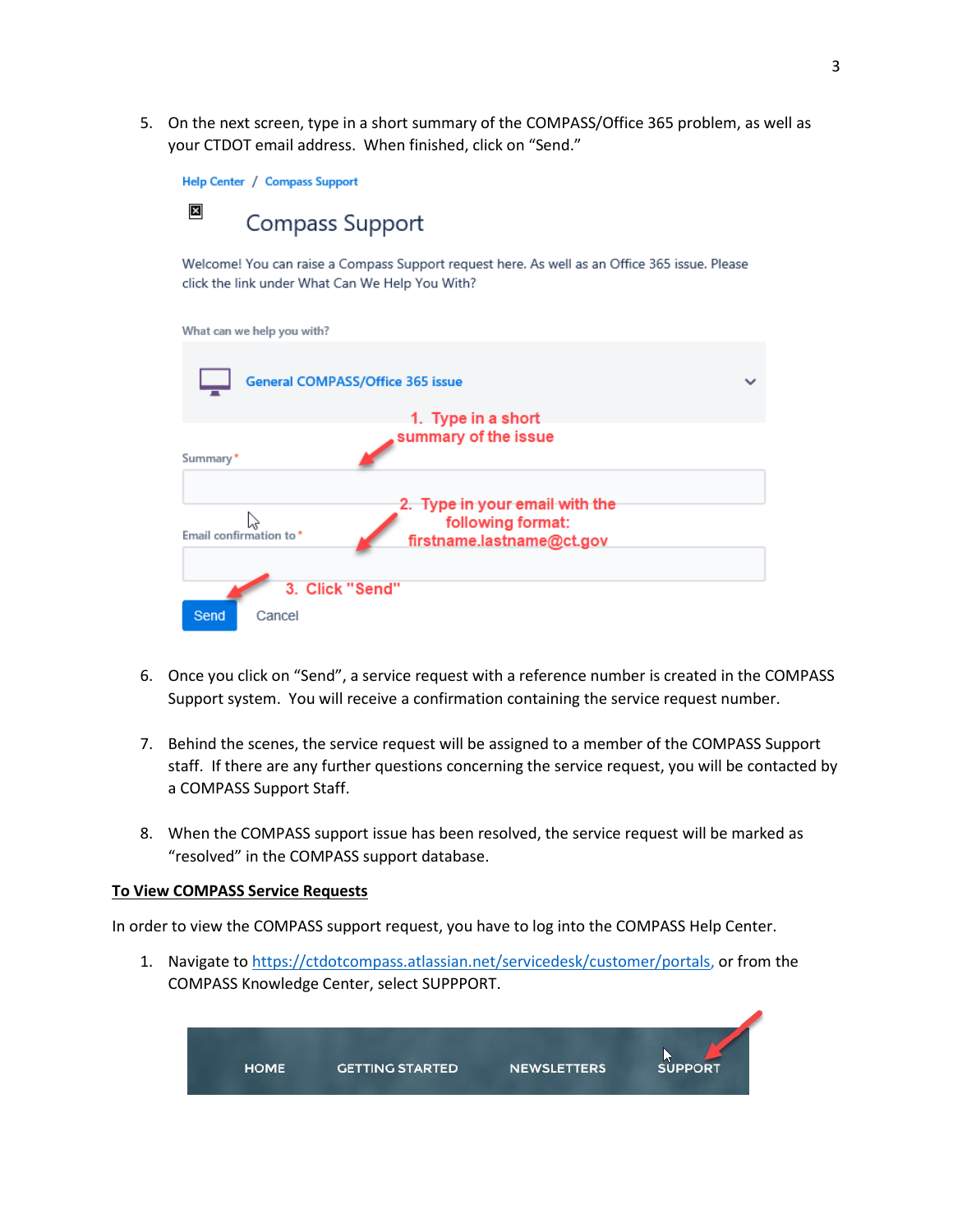Then select Contact COMPASS Support.



2. Click on **Log in** on the top right hand corner of the page.



3. If you do not already have an account, on the next screen, click on the "Sign up" hyperlink.

Log in to Help Center





5. You will be prompted to check your email with the following message shown below: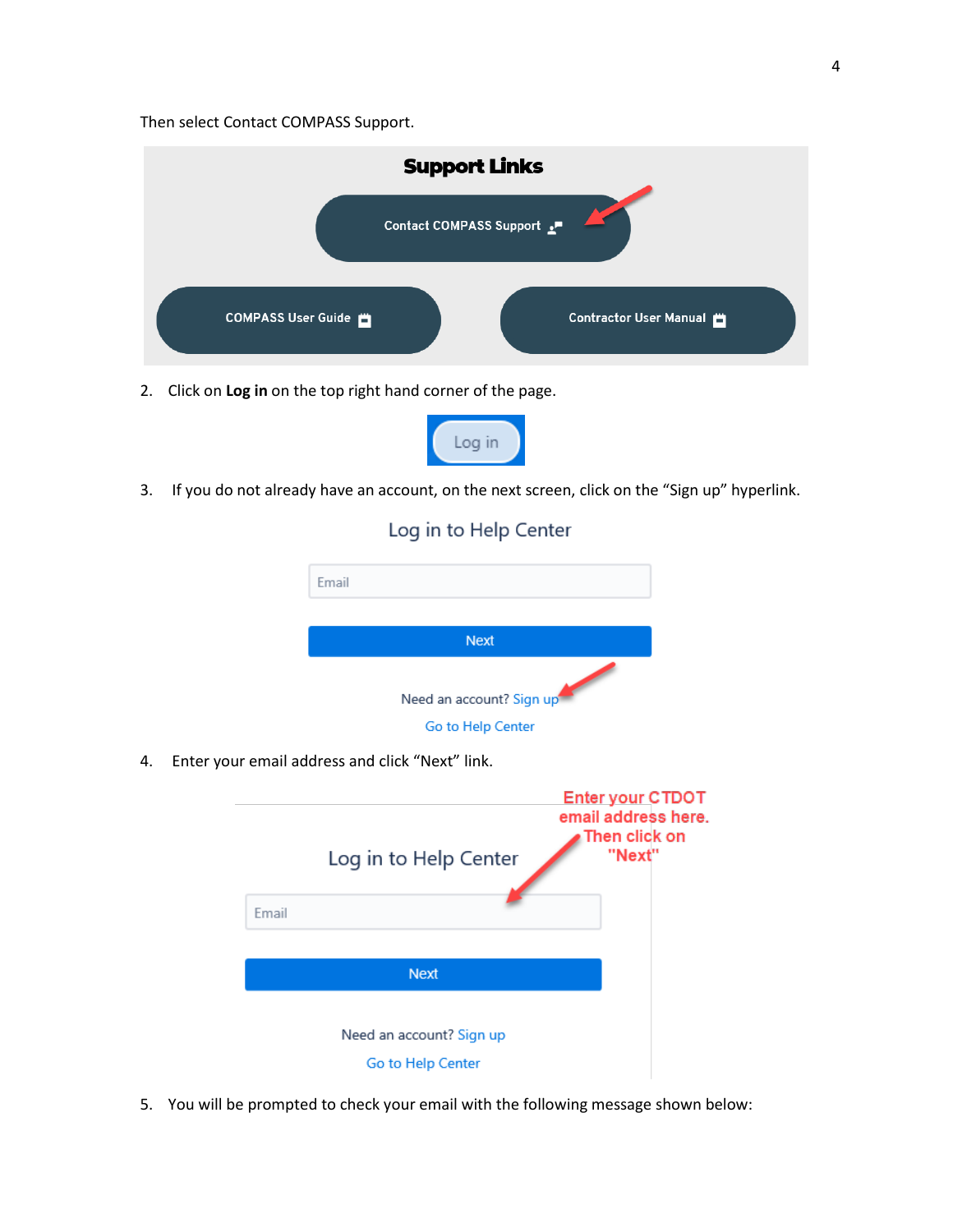## Check your email

We sent an email to michael.reed@ct.gov. Click the link in the email to finish signing up.



6. Once you open your email, there will be a message in the inbox to sign up for a COMPASS Help Center log in. To begin the process, click on Sign up.

Almost donel

Follow the link below to finish signing up to Help Center. For security, don't share this link with anyone.



- Powered by Jira Service Desk
- 7. Enter your full name (first and last name). On the next line, type in a desired password to access the COMPASS Help Center. Then click Sign up. We suggest keeping the password the same as your network login.



8. Your COMPASS Help Center account has been created. You can look up and create new support requests for Compass and Office 365 issues.